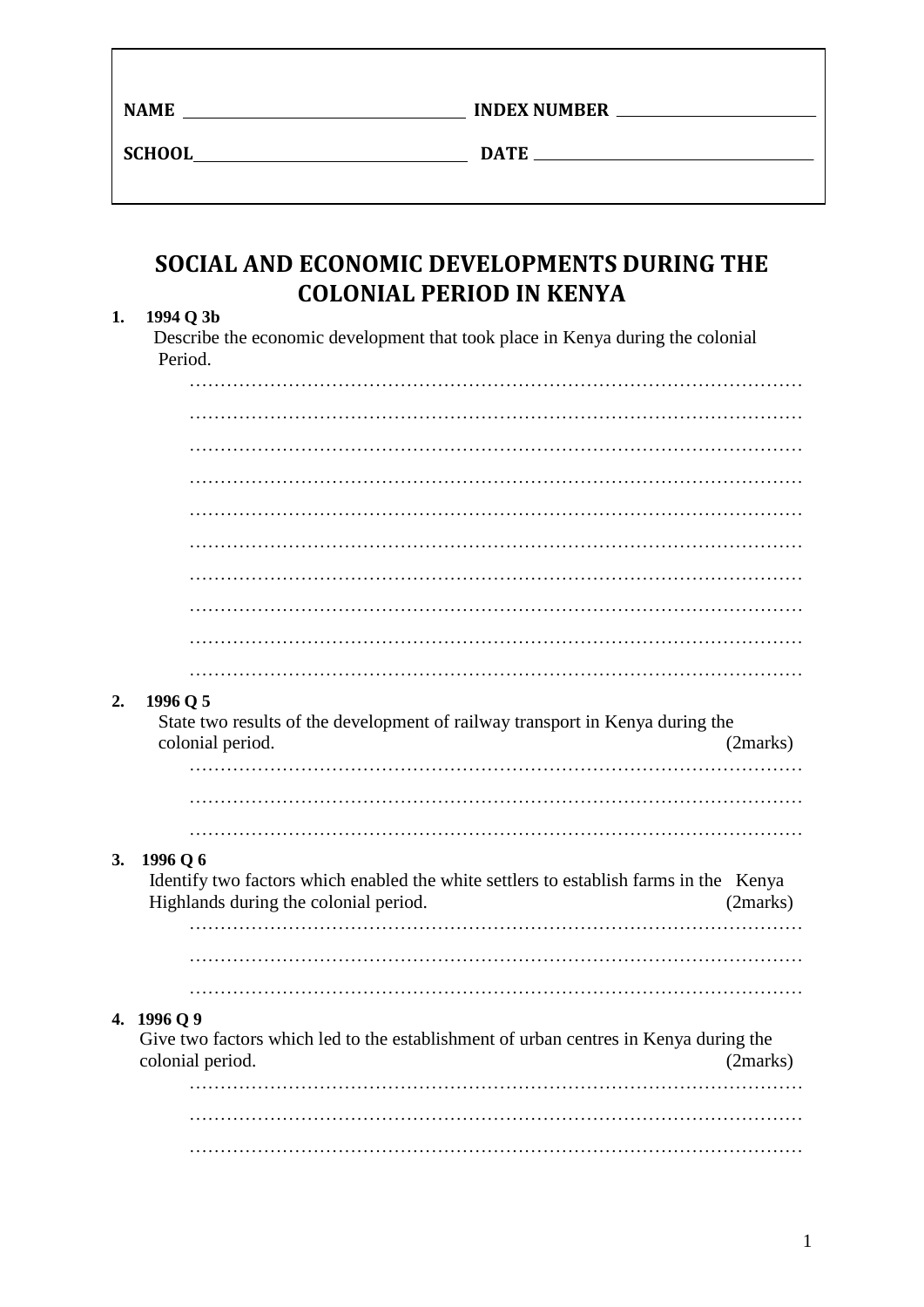|    | 5. 1997 Q 6<br>State two ways through which the construction of the Uganda railway contributed<br>to the development of settler farming in Kenya. | (2marks)            |
|----|---------------------------------------------------------------------------------------------------------------------------------------------------|---------------------|
|    |                                                                                                                                                   |                     |
|    | 6. 1997 Q 7<br>Give one reason why Africans were denied equal educational opportunities with other<br>races during the colonial period.           | (1 marks)           |
|    | 7. 1998 Q 9<br>Give one reason for the establishment of independent churches in Kenya during<br>the colonial period.                              | $(1$ mark $)$       |
| 8. | 1998 Q 10<br>Identify two reasons why Africans migrated to urban centers during the colonial<br>period                                            | $(2 \text{ marks})$ |
| 9. | 1999 Q 9<br>Give two reasons why the Uganda railway was built                                                                                     | $(2 \text{ marks})$ |
|    | 10. 1999 Q 12<br>Give one reason why Africans who lived in towns formed social welfare organizations<br>during the colonial period                | $(1$ mark)          |
|    | 11. 2000 Q 9<br>Identify one method which was used by the colonial administration to attract<br>European settlers to Kenya.                       | $(1$ mark)          |
|    | 12. 2000 Q 11<br>Give two ways through which the colonial government controlled the migration<br>Africans to urban centers.                       | of<br>(2 marks)     |
|    |                                                                                                                                                   |                     |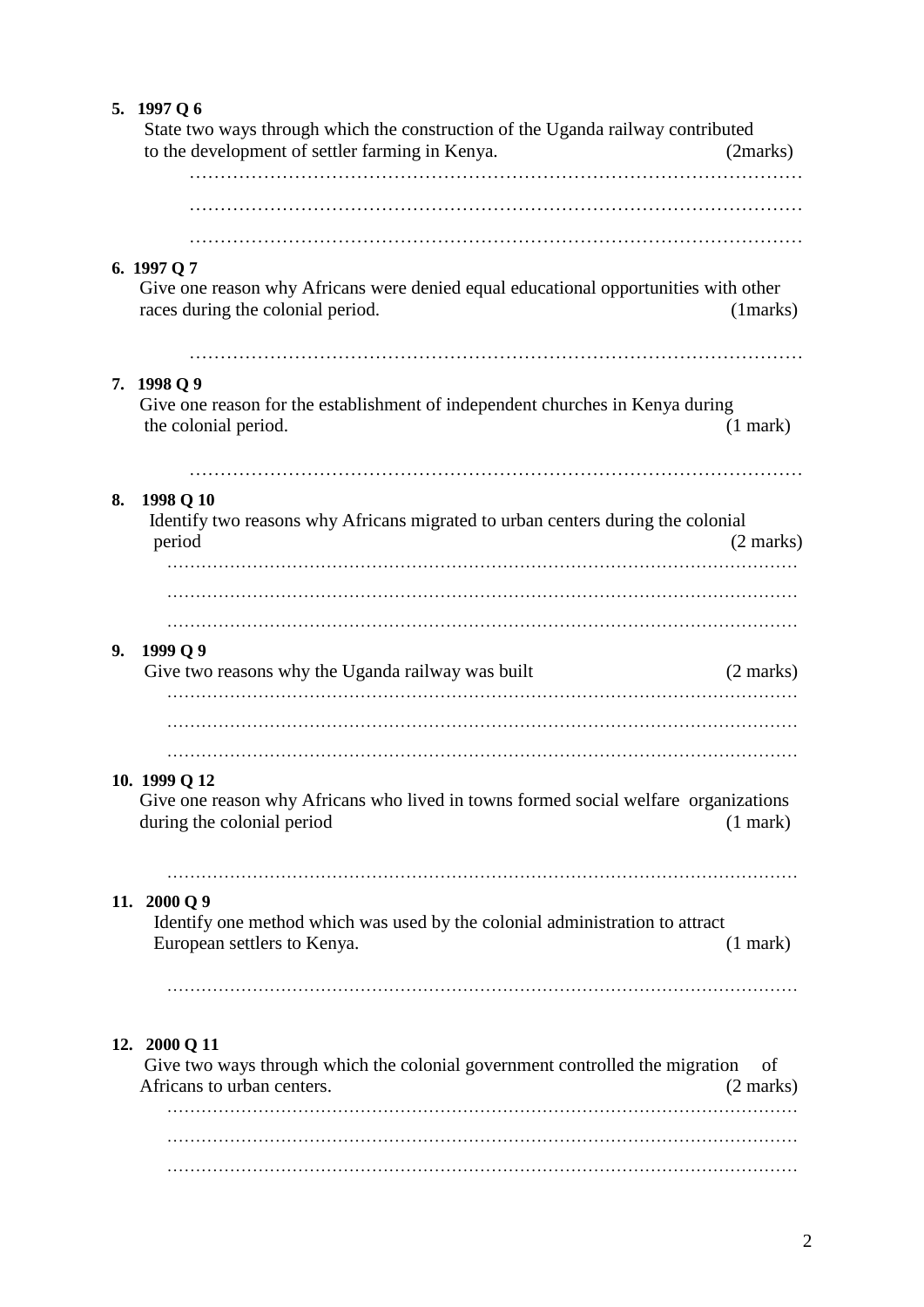|     | 13. 2000 Q 12<br>State two objectives of education offered by the missionaries in Kenya during the colonial<br>period. | $(2$ marks)         |
|-----|------------------------------------------------------------------------------------------------------------------------|---------------------|
|     |                                                                                                                        |                     |
|     | 14. 2001 Q 8<br>State two ways in which the colonial government acquired land for the European<br>settlers in Kenya.   | $(2 \text{ marks})$ |
|     |                                                                                                                        |                     |
| 15. | 2002 Q 6<br>Identify one reason why Africans in Kenya were not allowed to grow some cash crops<br>before 1954.         |                     |
|     |                                                                                                                        |                     |
| 16. | 2002 Q 8<br>State one result of the establishment of independent in Kenya during the colonial<br>period.               | (2marks)            |
| 17. | .<br>2002 Q 9<br>Identify two negative consequences of urbanization in Kenya during the colonial<br>period.            | (2marks).           |
|     |                                                                                                                        |                     |
| 18. | 2003 Q 8<br>State two ways in which the colonial land policies in Kenya undermined<br>African farming                  | (2 marks)           |
|     |                                                                                                                        |                     |
| 19. | 2004 Q 6<br>Identify the main feature of the system of education in Kenya during the<br>colonial period.               | (2 marks)           |
|     |                                                                                                                        |                     |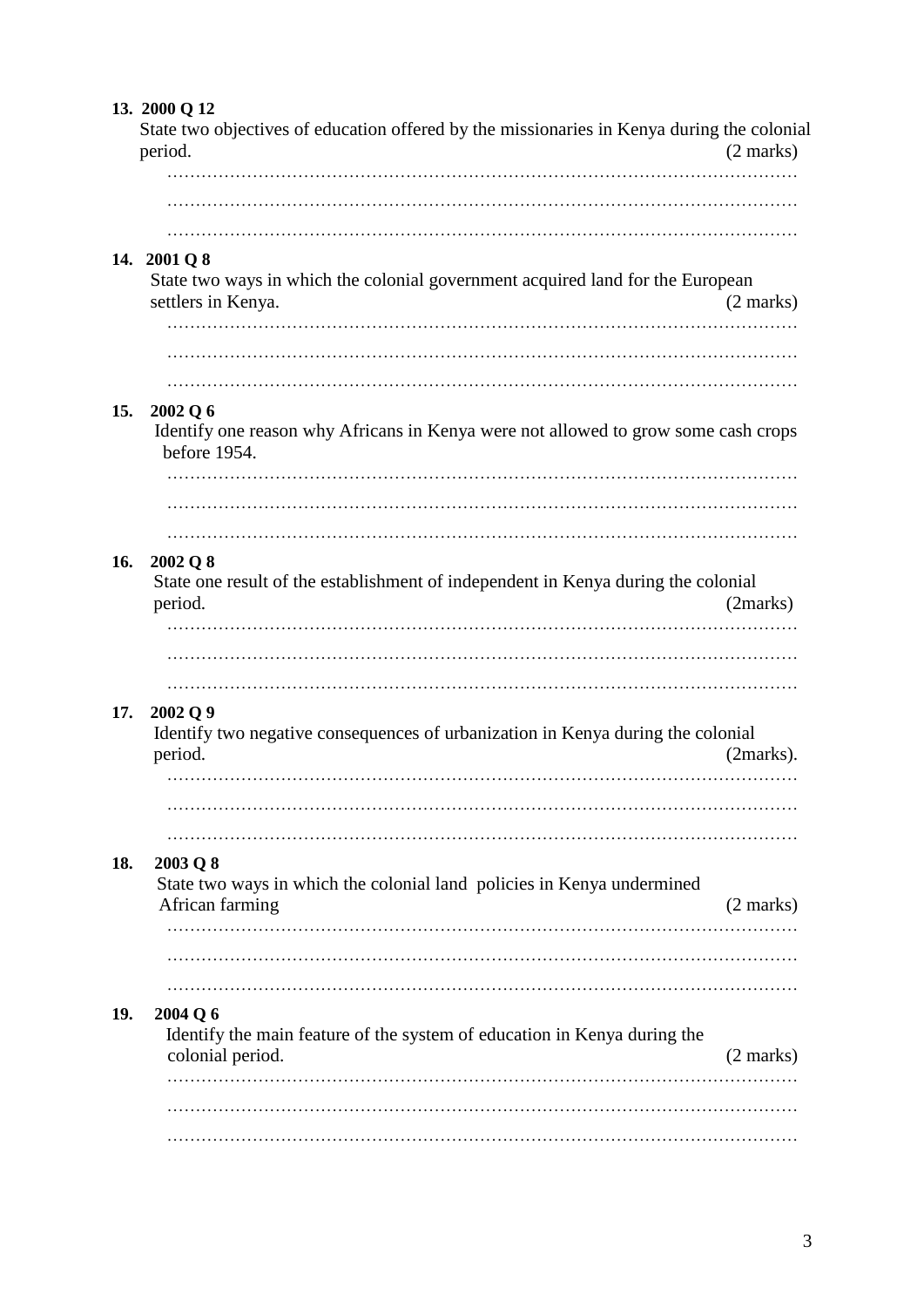| 20. | 2004 Q 9<br>Identify one way through which colonial lands policies promoted settler<br>agriculture in Kenya.          | $(1$ mark $)$        |
|-----|-----------------------------------------------------------------------------------------------------------------------|----------------------|
| 21. | 2005 Q 10<br>What was the main results of the Devonshire White Paper of 1923?                                         | $(1$ mark $)$        |
| 22. | 2005 Q 19<br>(a) What was the reason for the construction of the Kenya- Uganda railway<br>during the colonial period? | $(3 \text{ marks})$  |
|     | (b) Explain six effects of the construction of the Kenya- Uganda railway during<br>the colonial period?               | $(12 \text{ marks})$ |
|     |                                                                                                                       |                      |
| 23. | 2006 Q 11                                                                                                             |                      |
|     | State two ways through which Europeans settlers in Kenya were able to get<br>labour force during the colonial period  | $(2 \text{ marks})$  |
| 24. | 2007 Q 10<br>Identify two features of African farming in Kenya during the colonial period.                            | (2marks)             |
|     |                                                                                                                       |                      |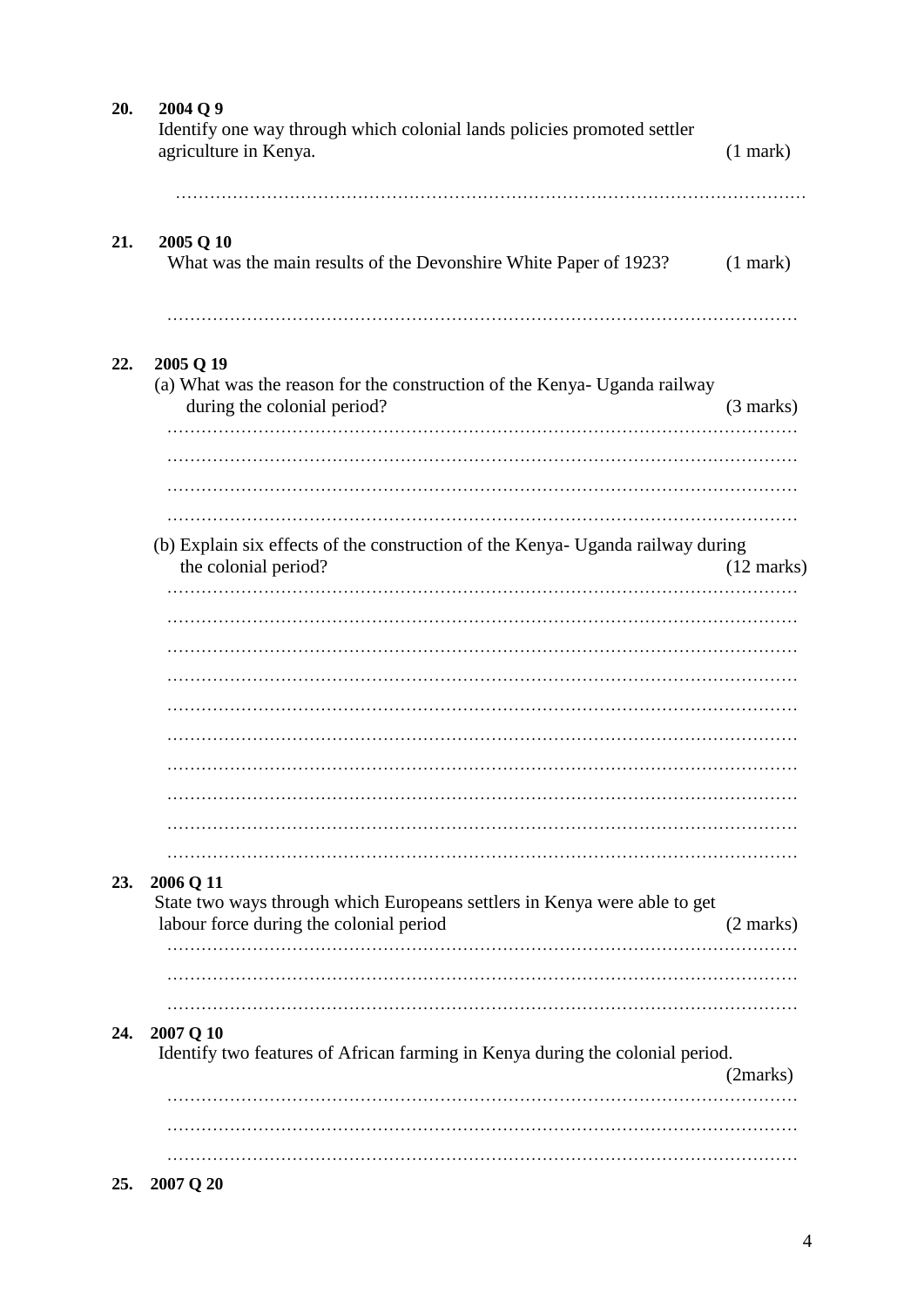a) Give reasons why the British colonial government encouraged Europeans to settle in Kenya by 1939. (3marks). ………………………………………………………………………………………………… ………………………………………………………………………………………………… ………………………………………………………………………………………………… ………………………………………………………………………………………………… b) Explain the effects of land alienation in Kenya during the colonial period. (12marks) ………………………………………………………………………………………………… ………………………………………………………………………………………………… ………………………………………………………………………………………………… ………………………………………………………………………………………………… ………………………………………………………………………………………………… ………………………………………………………………………………………………… ………………………………………………………………………………………………… ………………………………………………………………………………………………… ………………………………………………………………………………………………… **26. 2008 Q 8** Give two reasons why Africans in Kenya moved to towns during the colonial period (2 marks) ………………………………………………………………………………………………… ………………………………………………………………………………………………… **27. 2008 Q 9**

 State one grievance raised by the Asians in Kenya that was addressed by the Devonshire White Paper. (1 mark)

…………………………………………………………………………………………………

### **28. 2008 Q 19**

a) State three reasons which made the British Government encourage white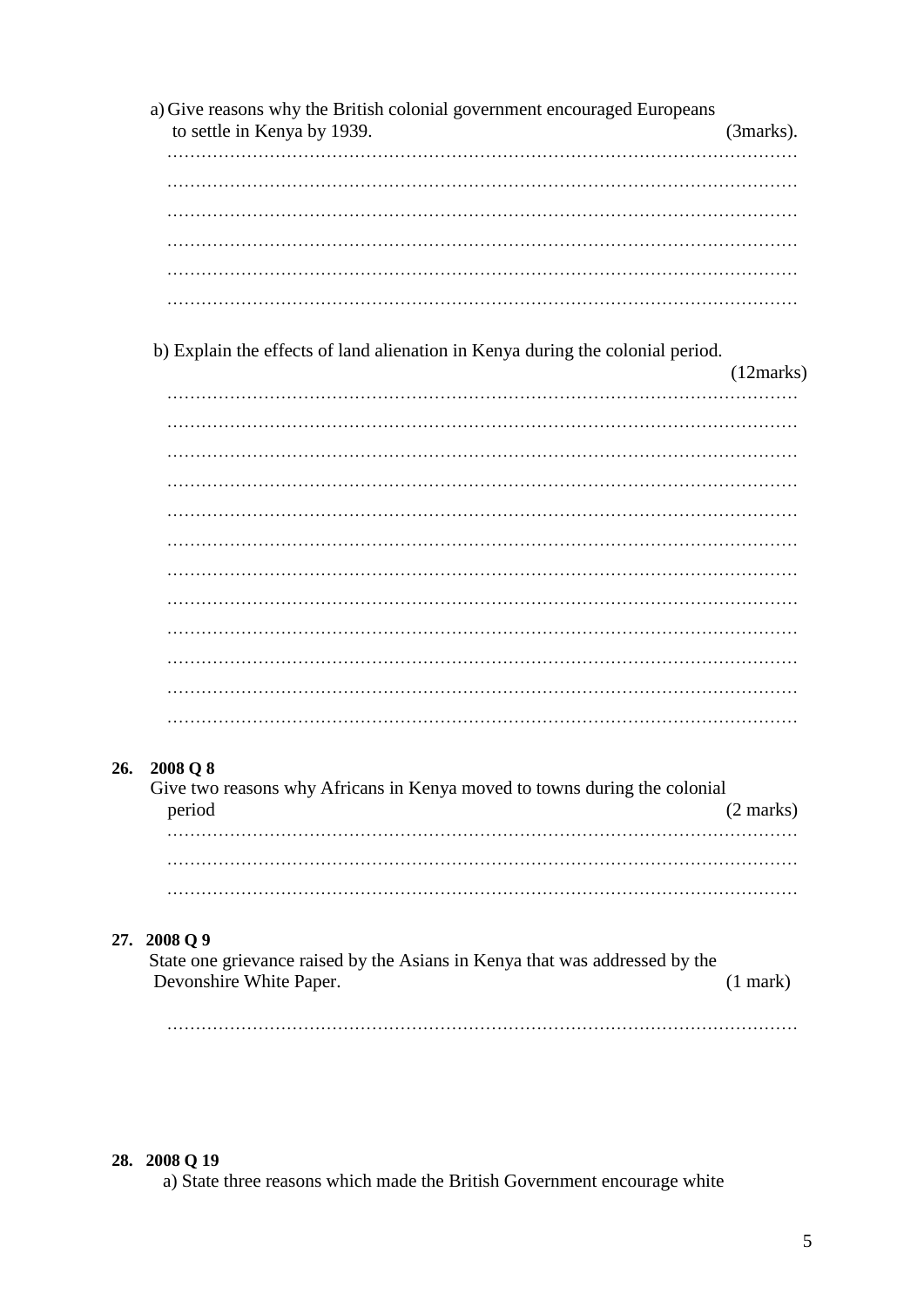| settlement in Kenya during the colonial period. |  |  |  |  |  |  |  |  |  |  |  |
|-------------------------------------------------|--|--|--|--|--|--|--|--|--|--|--|
|                                                 |  |  |  |  |  |  |  |  |  |  |  |
|                                                 |  |  |  |  |  |  |  |  |  |  |  |
|                                                 |  |  |  |  |  |  |  |  |  |  |  |
|                                                 |  |  |  |  |  |  |  |  |  |  |  |
|                                                 |  |  |  |  |  |  |  |  |  |  |  |
|                                                 |  |  |  |  |  |  |  |  |  |  |  |

b) Describe six problems experienced by European settlers in Kenya during the colonial period.  $(12 \text{ marks})$ 

#### 29. 2009 Q 20

| Why did the colonial government deny the Africans the right to grow<br>(a) |                                  |                     |  |  |  |  |  |  |  |  |  |  |
|----------------------------------------------------------------------------|----------------------------------|---------------------|--|--|--|--|--|--|--|--|--|--|
|                                                                            | cash crops in Kenya before 1954? | $(3 \text{ marks})$ |  |  |  |  |  |  |  |  |  |  |
|                                                                            |                                  |                     |  |  |  |  |  |  |  |  |  |  |
|                                                                            |                                  |                     |  |  |  |  |  |  |  |  |  |  |
|                                                                            |                                  |                     |  |  |  |  |  |  |  |  |  |  |
|                                                                            |                                  |                     |  |  |  |  |  |  |  |  |  |  |
|                                                                            |                                  |                     |  |  |  |  |  |  |  |  |  |  |
|                                                                            |                                  |                     |  |  |  |  |  |  |  |  |  |  |
|                                                                            |                                  |                     |  |  |  |  |  |  |  |  |  |  |

Explain six problems faced by Africans in urban centers during the colonial  $(b)$ period in Kenya.  $(12 \text{ marks})$